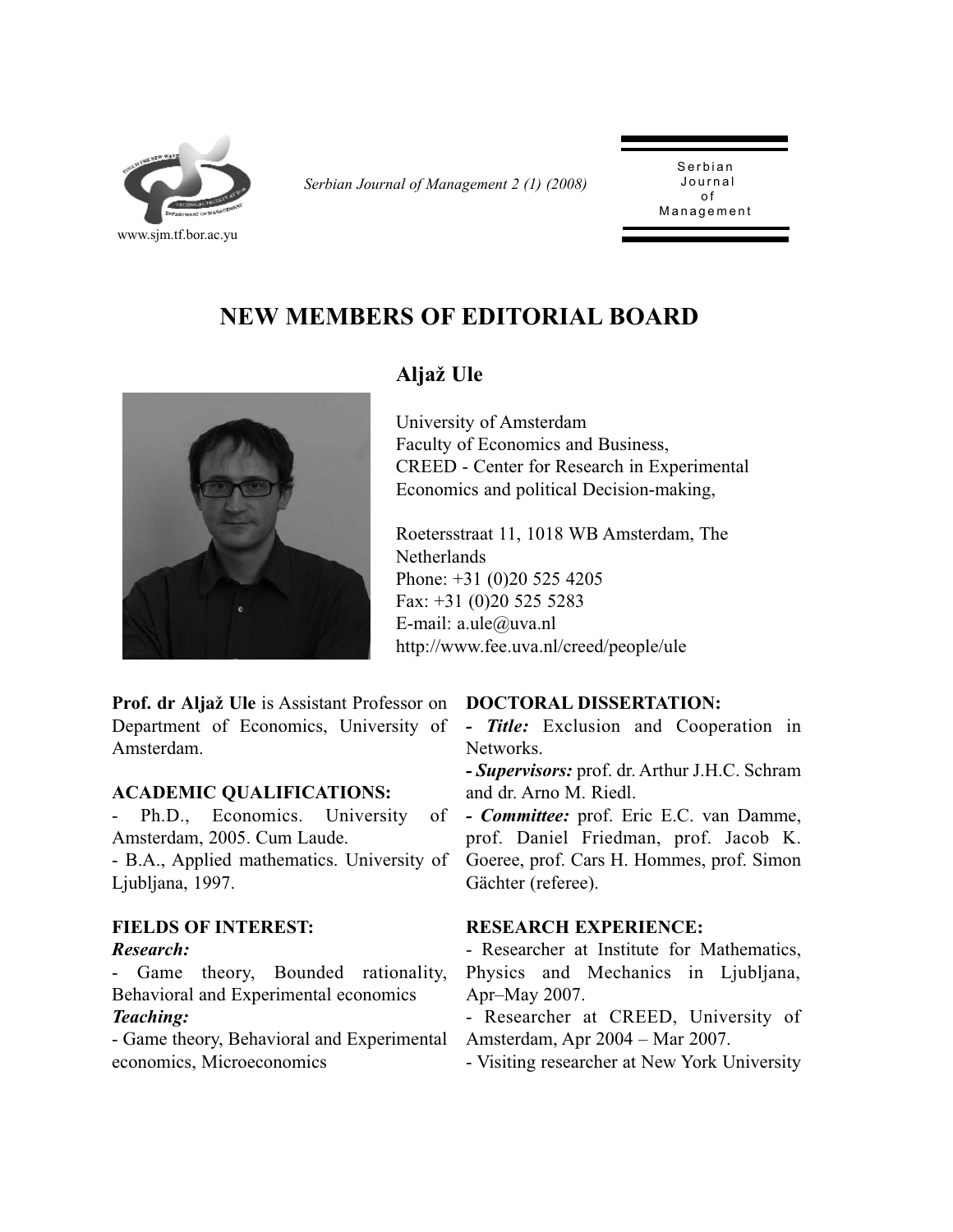(NYU) and California Institute of Technology (CALTECH), Dec 2005 – Feb 2006.

- Visiting researcher at the Institute of Economic Analysis (IAE), Universitat Autònoma de Barcelona, 2003-2004. Marie Curie fellowship of the European Commission.

- Ph.D. student at the Tinbergen Institute and the Center for Research in Experimental Economics and political Decision-making, University of Amsterdam, 2000-2003.

- Researcher within the project on stochastic network analysis at the department of Operations Research, University of Amsterdam, 1998-2000.

#### **POSTGRADUATE EDUCATION:**

- Postgraduate programs of the LNMB (Dutch network of operations research) and the Tinbergen Institute in Amsterdam, 1997- 1999. Distinction for the highest workload.

- Master Class in Operations Research at Twente University, The Netherlands, 1997- 1998.

- Mannheim Empirical Research Summer School, Mannheim University, Germany, 2001.

- Summer School on Experimental Economics, Universitat Pompeu Fabra in Barcelona, 2000.

- Social Informatics at the Faculty of Social Sciences, University of Ljubljana, 1996- 1997.

#### **PROFESSIONAL ACTIVITIES:**

- Co-organizer of the Faculty lunch seminar series, Faculty of Economics and Econometrics, University of Amsterdam, 2004-2006.

- Organizer of Workshops on the Evolution of Behavior and Institutions, University of Amsterdam, 2005 and 2006.

- Co-organizer of the CREED-Waseda workshop on advances in experimental and political economics, 2007.

#### **TEACHING EXPERIENCE:**

- Microeconomics I, Faculty of Economics and Business, University of Amsterdam, Fall 2007.

- Game Theory, master level, University of Primorska.

- Guest lectures on topics in Game Theory and Behavioral Economics at Caltech, and at Faculties of Sciences and Economics at the University of Amsterdam.

- Mathematics II, Faculty of Economics, University of Ljubljana, Fall 1996. Teaching assistant.

#### **REFEREEING:**

European Science Foundation, Econometrica, Journal of Economic Theory, Games and Economic Behavior, European Economic Review, Experimental Economics, Journal of Economic Psychology, Scandinavian Journal of Economics, European Journal of Operational Research, Homo Oeconomicus.

#### **MEMBERSHIP IN SCIENTIFIC ASSOCIATIONS:**

Economic Science Association, Econometric Society, Game Theory Society.

# **AWARDS, GRANTS AND SCHOLARSHIPS:**

- Listed on the ESB list of 40 top Dutch economists, 2006.

- Ph.D. thesis awarded the highest grade, Cum Laude.

- Marie Curie Training grant of the European Commission for a seven-month visit of the International Doctorate in Economic Analysis (IDEA), Universitat Autònoma de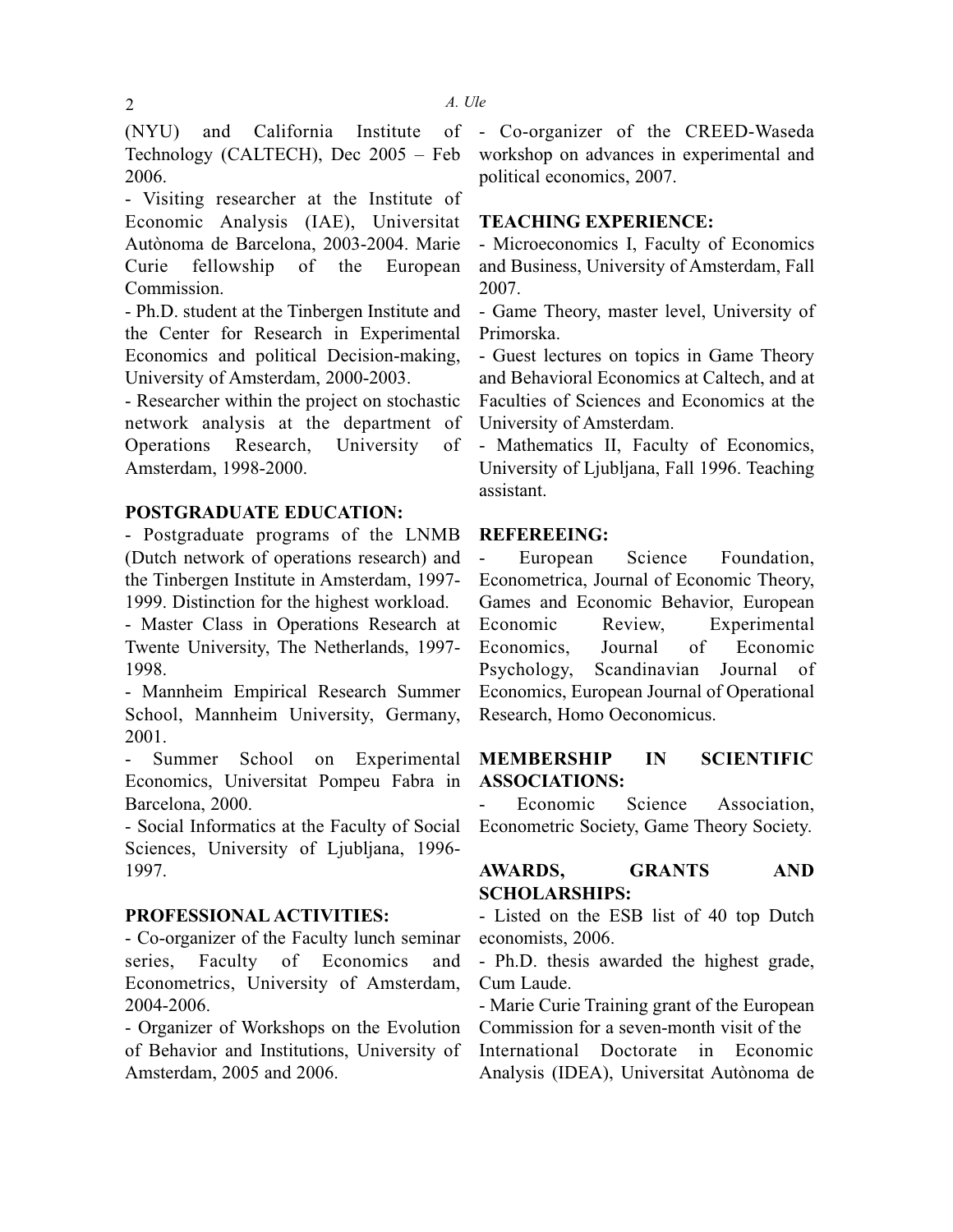#### Barcelona, 2003.

- University of Amsterdam, full graduate student scholarship, 1998-2003.

- Bank of Slovenia, four annual research grants, 1998-2002.

- Bank of Slovenia, graduate student scholarship, 1997.

#### **RESEARCH PAPERS:**

- On the Distribution of Calls in a Wireless Network driven by Fluid Traffic. European Journal of Operational Research 147 (2003), p. 146-155. (with R.J. Boucherie)

- CLIP Identifies NOVA-Regulated RNA Networks in the Brain. Science 302 (2003), p. 1212-1215. (with J.Ule, K.B. Jensen, M. Ruggiu, A. Mele, and R.B. Darnell)

- Nova regulates an alternative splicing module to shape synaptic activity. Nature Genetics 37 (2005), p. 844-852. (with J. Ule, J. Spencer, A. Williams, J. Hu, M. Cline, H. Wang, T. Clark, C. Fraser, M. Ruggiu, J. Blume, and R.B. Darnell)

- Adaptive dynamic capacity borrowing in road-covering mobile networks. In Y. Pan and W. Li (eds), Resource Allocation in Next Generation Wireless Networks (2006), p. 67- 87. Nova Science Publishers. (with R.J. Boucherie)

- In Search of Stars: Network Formation among Heterogeneous Agents. IZA discussion paper 1754 (2005). (with J. Goeree and A. Riedl) – Invited resubmission at Games and Economic Behavior.

#### **BOOK:**

- Partner Choice and Cooperation in Networks. Springer Verlag. (2008) Forthcoming.

#### **WORK IN PROGRESS:**

- Exclusion and cooperation in social

network experiments. First version: 2002. (with A. Riedl)

- Network formation and cooperation in finitely repeated games. Draft paper: 2005.

- Cooperation emerges among forward looking agents. Draft paper: 2005.

- Personal and general standards of fairness in experimental investment game. (with J. Großer)

- Social segregation and cooperation in network formation experiments. (with A. Riedl)

- What do we mean by "we"? Team thinking versus the principle of insufficient reason. (with N. Bardsley)

- Indirect reciprocity, indirect punishment and the role of second order information.

(with T. Cason, A. Riedl and A. Schram)

- Exit and cooperation among strangers. (with A. Riedl)

#### **PAPER PRESENTATIONS:**

#### *Invited lectures:*

- Workshop on Trust-Based Networks, ETH Zürich, March 2006.

- The Ringberg Workshop of the Max Planck Society, Tegernsee, Feb. 2005.

- European Winter Meeting of the Econometric Society, Madrid, Oct. 2003.

*Seminar and Conference Presentations:*

- 2007: ASSA/American Economic Association Meeting, Chicago, Jan.; • Workshop onReciprocity: Theories and Facts, Verbania. Feb.; ▪ ESA World meeting, Rome, June; • Econometric Society European Meeting, Budapest, Aug.; • Meeting of the Japanese Experimental Social Science Society, Tokyo, Oct.

- 2006: Game Theory Festival, Stony Brook, Jun.; • 21COE-GLOPE and Waseda University conference, Amsterdam, Oct.; • University of Ljubljana, Nov.

2005: ASSA/American Economic